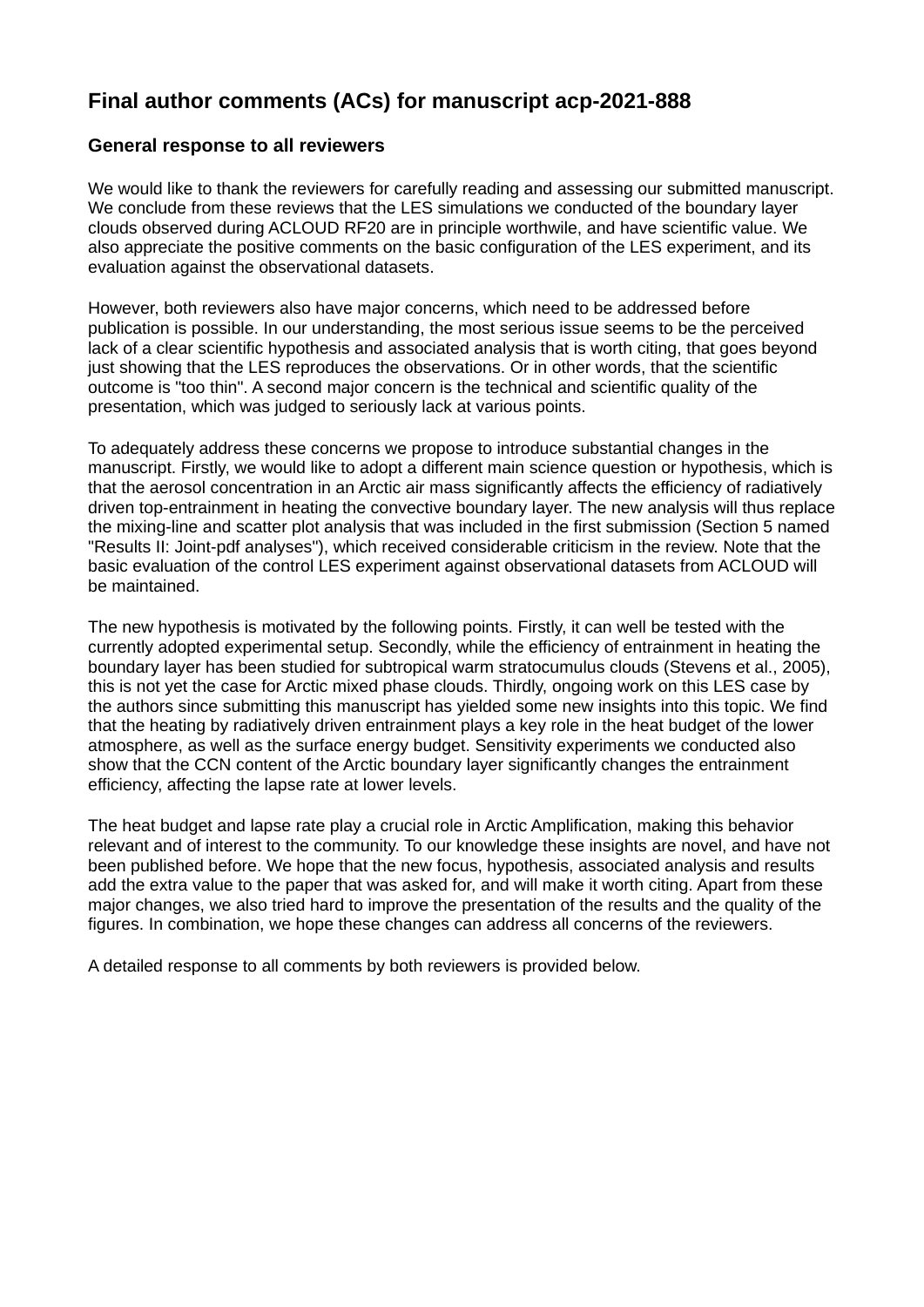# **Response to Reviewer 1**

We are glad to read that the reviewer in principle finds the manuscript publishable, pending a few major revisions. Briefly summarized, the main issues identified by the reviewer include the following:

- 1. No scientific hypothesis is presented
- 2. The main goal seems to be to reproduce the observed clouds
- 3. The presentation does not reach that goal

The substantial changes in the revised manuscript as already described above in our general response to all reviewers should be sufficient to address the first point. These changes were also motivated by the comments of the second reviewer. To briefly summarize, the new focus is the heating efficiency of radiatively driven entrainment in mixed phase clouds, with the associated hypothesis that this process is significantly affected by CCN. The new focus and hypothesis are now also described more clearly in the introduction. Concerning the second issue, we now state more clearly and exactly what we expect from the model evaluation against the observations. We hope we can thus avoid raising the wrong expectations. The evaluation method is similar as applied in previous LES studies of this kind. Finally, to address the third point we put great effort into improving the presentation, both in content and technical quality.

Overall, we hope that these adjustments are sufficient for addressing the main concerns of the reviewer. We are looking forward to the assessment of the revised manuscript.

#### *Response to general (major) comments*

1) Modeling not in title / Aerosol-cloud interaction aspect is questionable

As requested, we modified the the title to include the word "simulation".

The aerosol-cloud interaction that is examined in this study is now specified more accurately: the impact of aerosol on the heating efficiency of radiatively driven entrainment in Arctic mixed-phase clouds.

2) Complex cloud systems / Time evolution of clouds / General motivation behind LES simulations

A detailed evaluation of the geometry and time evolution of individual cloud structures in the simulation is not the objective of this study. Like most previous LES studies of Arctic clouds, the evaluation of model performance is mainly done in a statistical way. That means we seek agreement on bulk properties such as cloud mass, phase and height. This is sufficient for showing that the control LES run reproduces the observed mean structure of the observed boundary layer and clouds, and that it can serve as a reference experiment in further sensitivity runs.

Recent LES studies of this kind include Ovchinnikov et al. (2017) and Stephens et al. (2018), in which multiple LES codes took part. Often the lack of observational data is a problem in such studies. The in-situ cloud data from ACLOUD RF20 already allows us to perform a much more thorough evaluation. However, a detailed evaluation of individual cloud geometry and life-cycle would require additional data that were not collected during the campaign.

To avoid raising too high expectations, in the revised manuscript we explain in more detail what we expect from the evaluation, and also put our study in the context of previous LES studies of Arctic clouds. We also express more clearly in the introduction what is the motivation of doing LES of this case: i) an understudied cloud regime, ii) a key area for air mass transformations by low level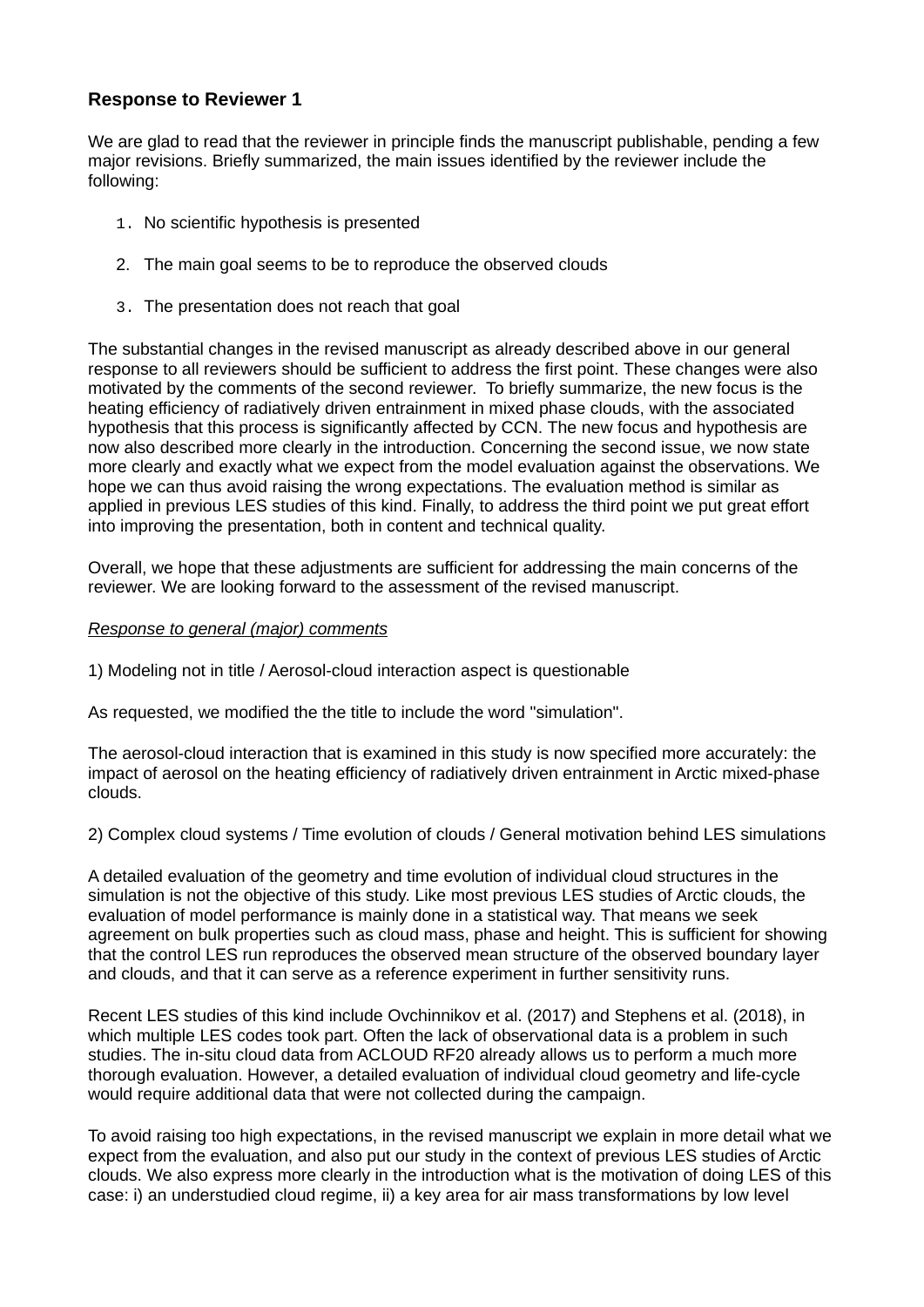convection, iii) availability of unprecedented measurements, and iv) opportunities for defining a representative control case for impact studies of CCN on entrainment.

Concerning the time evolution, it should be noted that we use a composite case setup. This means that forcings are time constant, and reflect a time average. As a result, the experiment is most useful for investigating how the boundary layer equilibrates.

### 3) Doubts about microphysics scheme / Microphysics evaluation

In our opinion the criticism on the microphysics scheme used in our LES is not really justified, for the following reasons. In contrast to what the reviewer states, the scheme is actually state-of-theart. The scheme is double moment, avoids using a temperature-dependent phase function, and treats CCN prognostically. In these aspects the scheme is already much more sophisticated than other LES models used in recent peer-reviewed studies (e.g. Ovchinnikov et al., 2017; Stephens et al., 2018; Zhang et al., 2022).

The main question underlying this comment seems to be what level of sophistication in the microphysics scheme is sufficient for achieving our science goals. This does not necessarily have to be the most complex approach, such as a bin-microphysics scheme, which is hard to constrain with observations and can thus introduce its own unwanted uncertainties. Our results show that the double-moment mixed phase scheme we use reproduces the observed basic cloud structure, mass and phase to a satisfactory degree. That is sufficient to support the studies of entrainment efficiency, which is mainly driven by radiative cooling linked to liquid cloud mass. This justification of the microphysics approach has been added in the revised manuscript.

In principle, we share reviewer's concerns about the saturation adjustment and we originally considered addressing the droplet condensation growth in the discussion. However we deemed it too technical and too detailed for the scope of the article. There are two main reasons for applying the saturation adjustment: 1) consistency and 2) time scale involved. Firstly, the saturation adjustment as applied is part of the scheme (Seifert and Beheng, 2006) and has been used in number of studies of mixed-phase clouds. Secondly, the time steps in our simulations are within the range 0.7–8.1 s. If we consider the droplet growth as described by Lamb and Verlinde (2011) and Pruppacher and Klett (2012), we can estimate the growth speed of cloud droplets in the moist updrafts here. The growth speed implied by the saturation adjustment is within the bounds, and the main factor controlling the size of the droplets is the number of CCN activated. That said. If a simulation examined strongly stratified clouds in tenuous regimes (and thus encountered both short timesteps as well as higher supersaturations due to slower growth rates of larger cloud droplets), then it would be reasonable to test the sensitivity of saturation adjustment vs the explicitly calculated condensational growth of the cloud droplets. However that is not the case here.

Please note that the availability of in-situ observations on both liquid and ice mass, as well as aerosol, is already a big step forward compared to previous LES studies of mixed phase clouds, which often lack one of these datasets or have to completely rely on remote sensing data. That novelty is now mentioned more clearly in the manuscript. The detailed evaluation of cloud droplet and ice concentrations that the reviewer asks for is unfortunately not possible, because the aircraft data is too incidental and sparse for this purpose. For these reasons we decided to evaluate the model in terms of mean (bulk) properties, and not higher order statistics.

#### 4) It is unclear how CCN and IN are prescribed and evolve

In response to this comment we have substantially rewritten the description of the treatment of CCN and IN in the simulation. The time evolution of CCN in the simulation is now also documented.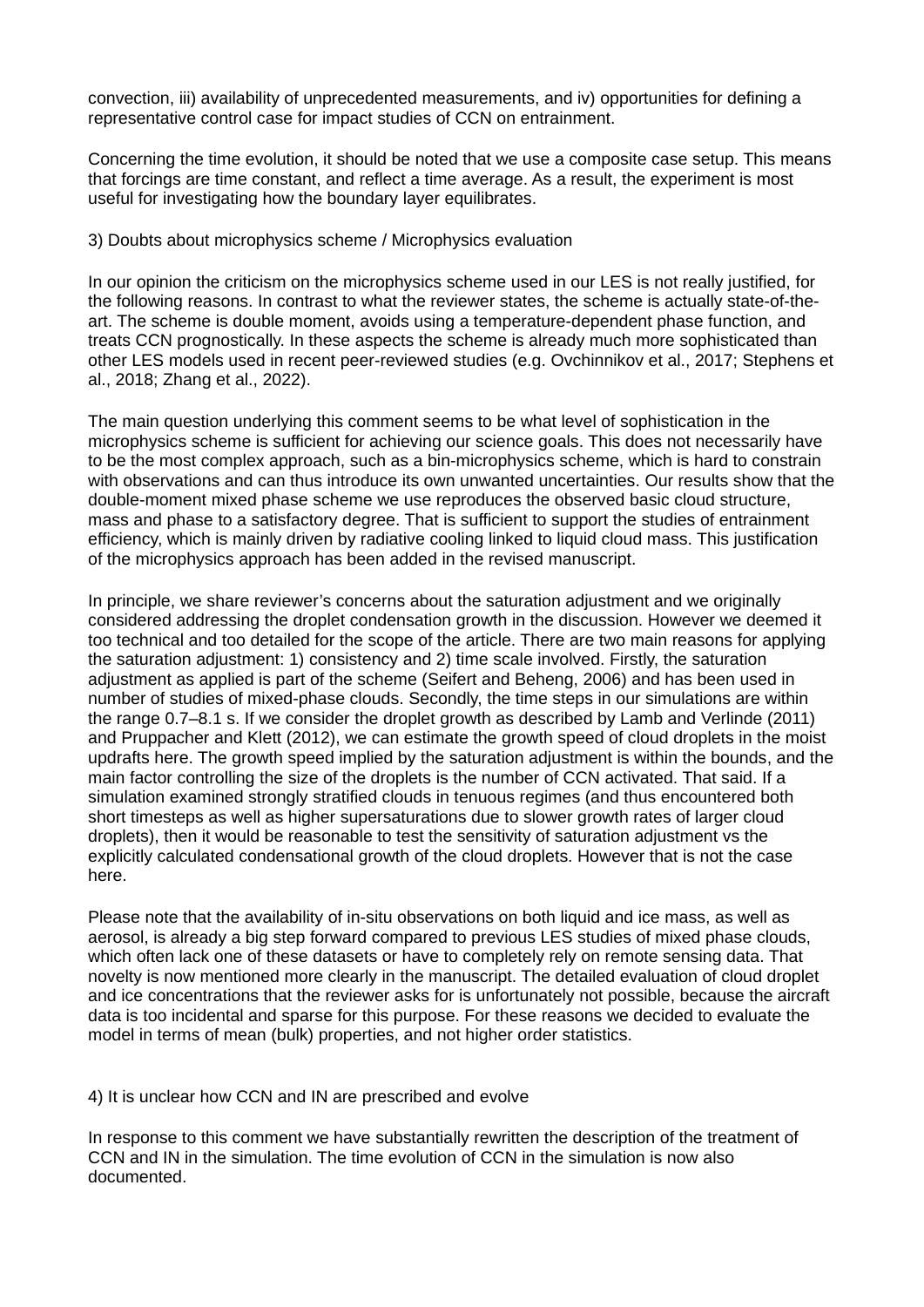## 5) The importance of ice

Cloud ice is important in this case, because a significant part of the total condensate is in frozen state. This applies to suspended (cloud) ice, but also the precipitation in the cloud layer. The ice phase thus plays a key role in the humidity budget of the boundary layer. Similarly, the formation of ice affects the radiative budget, by removing liquid cloud mass which is most important for the longwave radiative cooling that drives the turbulence near the thermal inversion. For these reasons it is important to account for ice in the simulations. We have added this explanation to the manuscript.

## 6) Technical quality low / Conclusions too short / 'Thin' outcome

Thanks for pointing out the technical shortcomings, this helped us a lot in improving the figures and presentation. The concluding section has also been expanded, and now focuses better on the new insights obtained in relation to the new main hypothesis.

We understand from the reviewer's comment that original sections 6 and 7 were not reviewed. But the key analysis and results were actually presented in exactly these two sections. Accordingly, in our opinion the verdict of "thin outcome" is not supported by the content of the review. Please note that the revised paper has been significantly altered, in particular concerning the main hypothesis and analysis. Accordingly, we hope that these adjustments have made the outcome of the revised manuscript much more substantial.

## *Response to detailed comments*

1. Sentence has been rephrased

2. Sensitivity simulations with different CCN and IN concentrations are now included, so that the interactions are properly studied

3. There is value in overlaying pdfs in the plot, it is also a technique that is often used. Information about solubility is added. The main reason for the difference in aerosol above and below the clouds is their removal by precipitation. This is now mentioned, and the evolution of CCN structure is now also documented.

4. The description was corrected. Scalar advection is represented by he centered difference method. We refer to Heus et al. (2010) for the full details.

5. As explained in Section 3.2, the initial CCN concentration is guided directly by the in-situ observations by the P6, as shown in Fig. 4. We do not have measurements of IN concentrations available, for this we follow previous studies. Please note that in using in-situ observations of CCN concentrations we already go far beyond previous LES studies of this kind, which often just use climatology.

#### 6. A description of the long wave radiation is added

7. This statement has been modified, and details have been added to the description.

8. We now consistently use "continuous nudging". However, it should be mentioned at least once that this nudging is Newtonian. The nudging is only applied above the themal inversion height, not below. Indeed the perturbations are simply removed.

9. Yes, the CCN can evolve freely. While no sources of CCN are included (this would be purely speculative), the drop in CCN level during the simulation time is small enough not to matter. This is now mentioned in the text.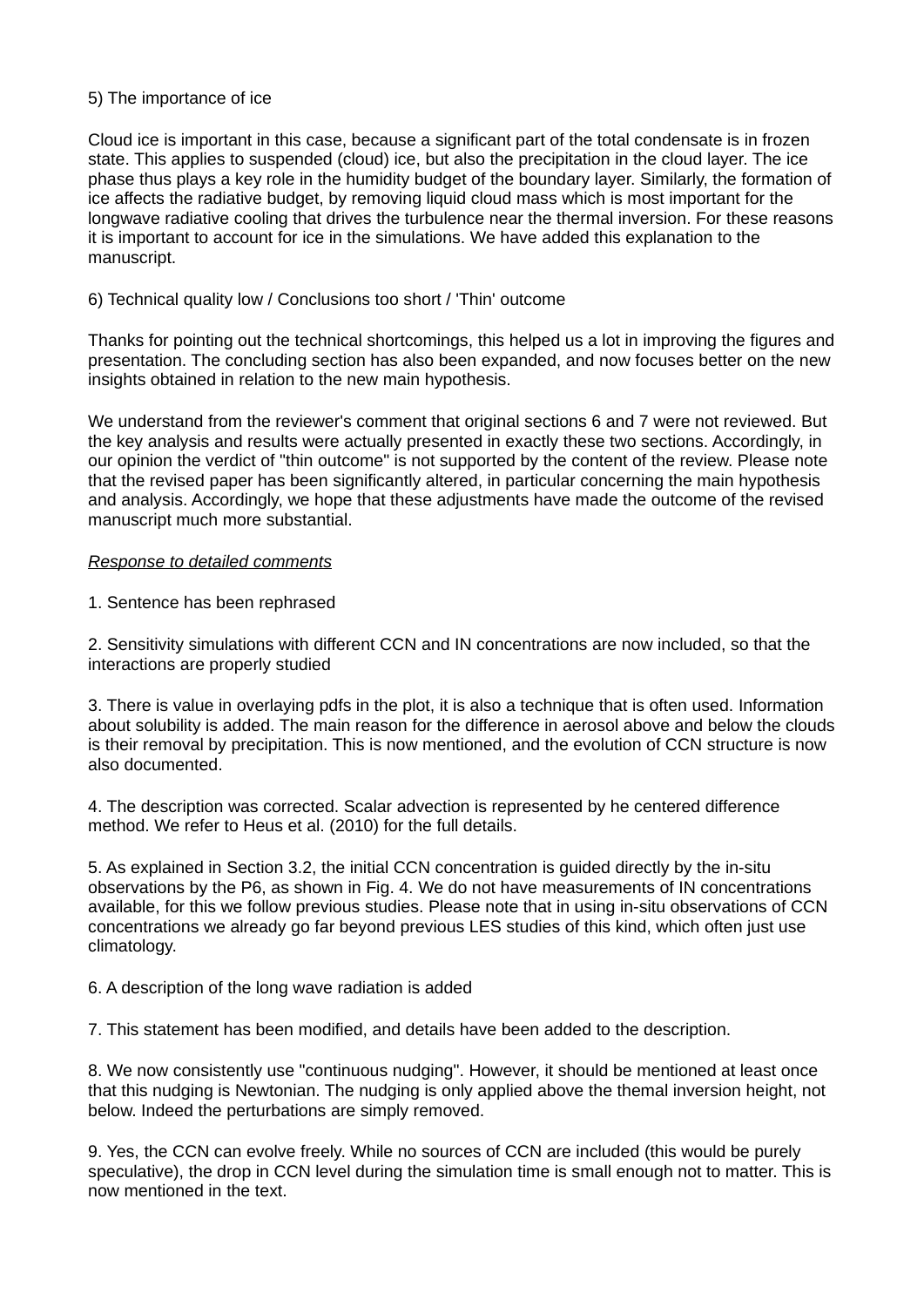10. This type of plots, with a shaded background but no solid axes, has been accepted for publication in numerous journals, and also adheres to the ACP authors' instructions. The grid lines are clearly visible, and the contrast with the white background serves as the panel boundary. The text size in the figure labels has been increased, as requested.

11. As stated above, relaxation is only applied above the thermal inversion, not below it. This method thus prescribes the boundary condition for turbulence, not the turbulence itself. This also means that below the inversion, the agreement between model and measurements is not trivial. We now explain this in more detail in the text.

12. The figure has been removed in the revised manuscript

13. We do not agree, the comparison is actually quite good. With only a few flight legs available, it is much more difficult to quantitatively compare concentrations, compared to "simpler" bulk properties such as mass. For this reason we decided to only evaluation cloud mass and ice, as also explained in our general response. As requested, we further improved the figures. For example, we added the mean observed values, to allow better comparison between model and measurements.

14. The time height figures have been improved, including their description.

15. The word "textbook" has been changed

16-18. These figures have been removed in the revised version.

19. The second part of the results section has been substantially changed.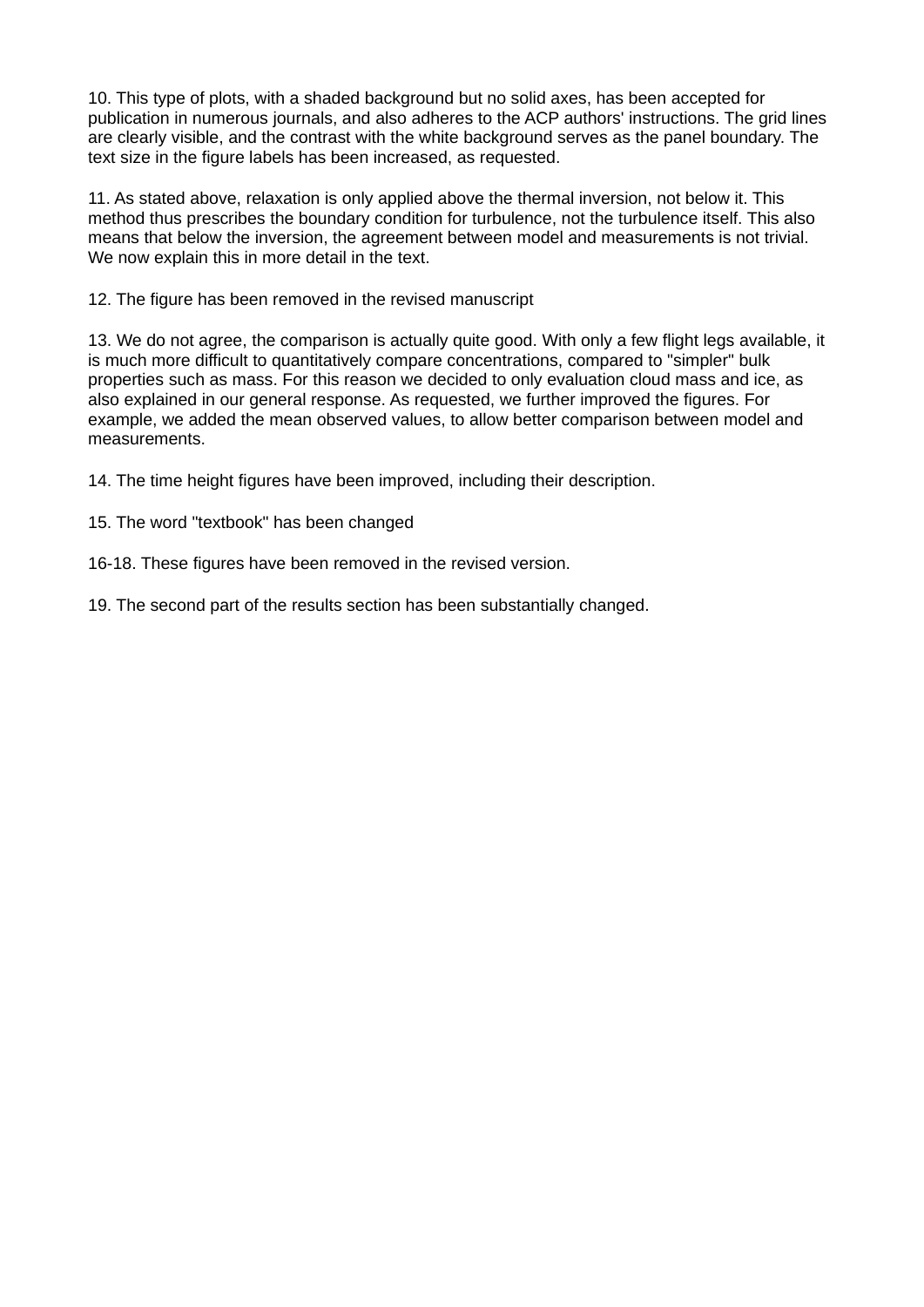# **Response to Reviewer 2**

### *Response to general (major) comments*

We thank the reviewer for the extensive assessment of our manuscript, and for the constructive feedback provided. On the positive side, we are glad that the reviewer agrees that the clouds observed during ACLOUD RF20 are relevant in the context of Arctic climate change, and that this motivates detailed scientific study. Our LES simulations are also considered to be extensive, and the model is judged to be a very capable of reproducing the observed conditions. That said, the reviewer also has some major concerns about the submitted manuscript. To briefly summarize, these issues include:

- 1. The description and data presentation are not good enough to make results reproducable
- 2. The description of some aspects of the model and the numerical experiment are not adequate enough
- 3. A central science question is lacking, and the scientific analysis is limited, in particular concerning aerosol-cloud interactions. Overall the paper does little more than demonstrate that the model's CCN sinks do indeed remove CCN
- 4. Part II of the result section focuses too much on a single convective event, which might harm representativeness and statistical significance.
- 5. The analysis does not make enough use of conditional sampling

We find this feedback really helpful. First and foremost, it has made us reconsider the general structure of this study, in particular what type of science question should be addressed and which analysis should be included. The reviewer is right in stating that the simulation described in the manuscript is perhaps most useful to serve as a 'baseline' or control experiment, given the good agreement with the observed thermodynamic and cloudy state. In the revised manuscript, a set of sensitivity experiments is included that deviate from the control setup at crucial points, designed to test a newly formulated hypothesis (as described above in the general response).

Secondly, we agree that the mixing line analysis (part II of the results section) was not substantial enough, and needs more work. We are still of the opinion that the conserved variable diagrams, as well as the other scatter plots, are an efficient way for understanding and visualizing the aerosolcloud-turbulence interactions in the simulation. However, the application to a single case at a single level is indeed not a quantitative, statistically significant analysis. Accordingly, to give this analysis the space it deserves, we decided to take the mixing line and scatter plot analysis out of this manuscript, and to reserve it for a future publication.

Instead, the sensitivity of the entrainment efficiency to CCN concentrations in mixed-phase convection over open water is now adopted as the central science question of the revised manuscript. This process has been studied for warm clouds (Stevens et al., 2005), but not yet for cold mixed-phase clouds. We find this impact to be significant across the range of CCN concentrations typically observed in Arctic air masses in the area of interest. The efficiency of entrainment also plays an important role in the boundary layer heat budget, as well as the surface energy budget. Both matter for Arctic Amplification and sea ice melt, making this a relevant topic. We investigate in detail how this process works, reporting some unexpected insights.

The adoption of a new main science question and associated analysis make the use of conditional sampling less relevant. The same applies to the time evolution of individual clouds. We agree that these are interesting topics in themselves, but consider them future research topics for now.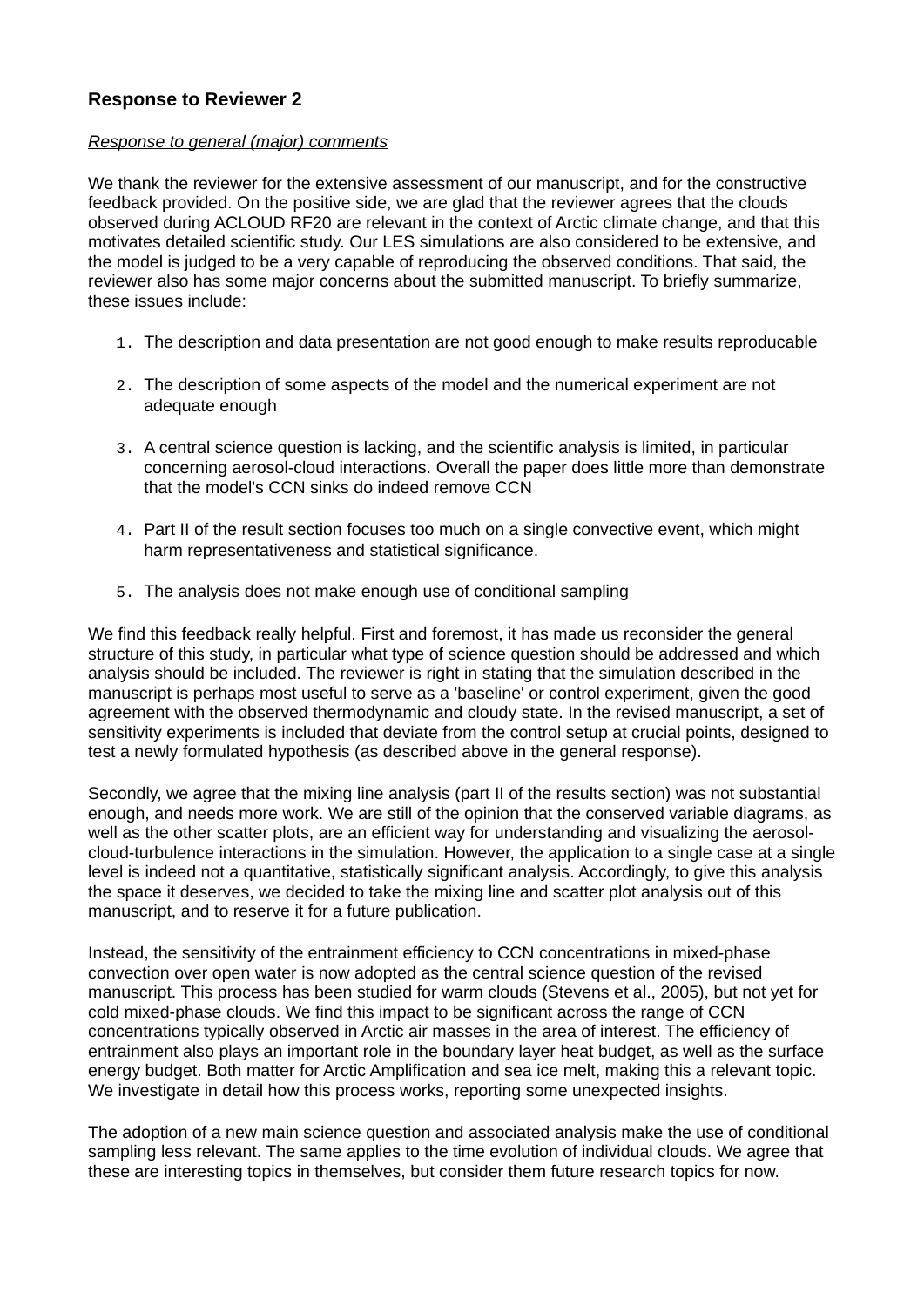Apart from thus rethinking the general structure and content of the paper, we have also made an effort to follow up on the recommendation of improving the figures and descriptions, and bring them up to a scientifically acceptable standard. The title of the manuscript was altered to better reflect the new content. We hope that together, these substantial changes adequately address the reviewer's concerns, and have made the manuscript acceptable for publication in the ACP.

## *Response to detailed comments*

Line 30-31: This part of the introduction about cloud classification has been rewritten

Line 48: Phrasing has been altered, as requested

Lines 80-86: Repetitive text has been removed

Line 97-98: Changes applied as requested

Figure 7: The spread is only minimal, which is a non trivial result in itself. So we maintained the percentile shading technique, also because in the next figure, which uses the same technique, the spread is a lot larger. This way, the plotting style is consistent across multiple plots.

Figure 9, and line 328-331: Figure 9 has been removed. Averaging times are now clearly indicated in the other figures.

Figure 11, and line 360: The profiles represent the domain average over a horizontal slice of grid boxes, covering a specified time period. The description has been altered, as requested.

Figure 11, lines 366-367: This figure has been modified, as well as its description, as requested.

...

The detailed comments from "Figure 12" to "Line 525" all refer to figures and text that have been completely removed in the revised manuscript.

...

Line 531: We now refer to the use of reanalysis data as a possible way to establish how typical the stagnant wind conditions occur in the region.

Figure B1: Changes were made as requested.